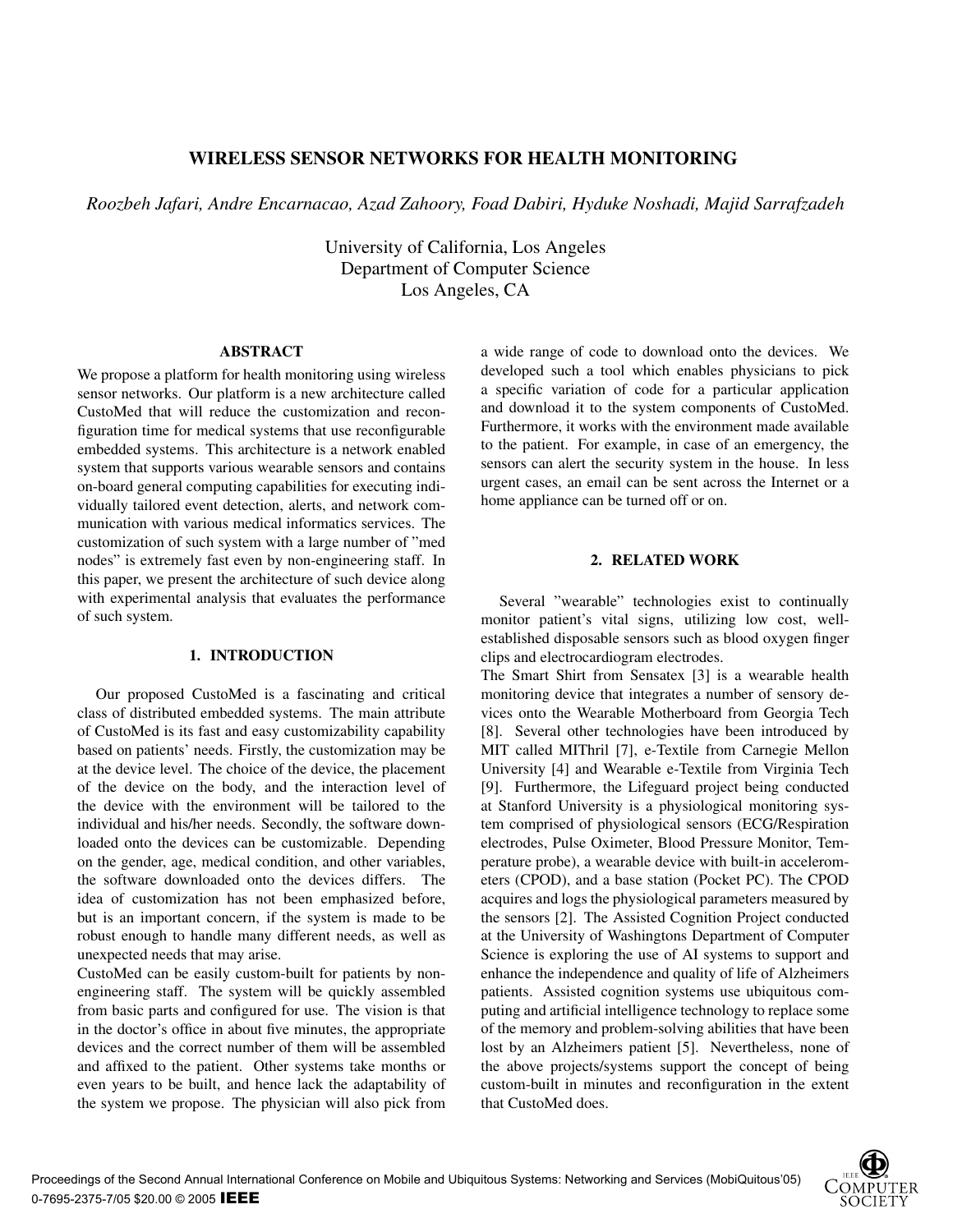### 3. SYSTEM COMPONENTS

# 3.1. Sensors

We employ various types of sensors for continual physiological measurements as well as environmental measurements to identify a wearer's physiological conditions and disorders and the case where people operating in hazardous environments. We have available to us pressure sensors, galvanic skin response sensors, flex sensors, piezo-electric film sensors and temperature sensors.

# 3.2. Med Nodes

The most important component of our system is the med nodes. Med nodes are stand-alone components equipped with processing units and batteries. They support various types of sensors for physiological reading from the human body. These blocks enable the system to be flexible, however their basic structure remains fixed almost all the time and thus the reconfiguration time is no longer a severe limitation. Furthermore, customization of such system with a large number of med nodes is extremely fast. The med nodes can possess several parameters such that they can be complex enough to suit a range of applications. They can as well be more basic that can perform multiple operations. Furthermore, they support a variety of analog and digital sensors such as flex sensors, piezo-electric sensors, pressure sensors, etc. Also, the block is left software programmable which can be customized for various applications and sensors. On-chip memory blocks are also available for data storage. The processors of med nodes are dot-motes developed at University of California, Berkeley and manufactured by Crossbow [1]. A med node along with sensors is shown in Figure 1.



Fig. 1. A Med Node along with Sensors

### 3.3. Pocket PC

A Pocket PC is responsible for collecting data from med nodes and classifying them. It dispatches the critical events detected by med nodes or the Pocket PC, itself, to the Internet. Moreover, it coordinates and controls the overall functionality of the system.



Fig. 2. Client Program on Pocket PC

# 4. DRIVER APPLICATION

The design and development of the system framework is meant to be versatile enough to be applied to many different medical applications. The requirements of the system, specifically with the ability to quickly and easily make a custom-made system per patient, were deeply affected by this vision. The following is a sample application that has inspired the overall system requirements and the initial idea. Post-knee surgery tracking of patients:

Structuring of imaging data from the musculoskeletal system will be accomplished utilizing novel MR pulse sequences to support canonical imaging values from tissue independent of acquisition techniques. Two med nodes are placed on knees and two on the ankles. The med nodes on the knees are equipped with flex sensors while med nodes on the ankles utilize pressure sensors. Med nodes on the knees are responsible for tracking the angular motion of the knees and transmitting the collected data to the pocket PC. Med nodes on the ankles, however, measure the forces and pressures under the foot as well as the load distribution. In addition, we place another med node on the neck to measure the angular motion of the back/neck.

#### 5. EXPERIMENTAL ANALYSIS

In this section, we illustrate system specifications of CustoMed along with the experimental analysis that we performed to evaluate the performance of the system.

The code on mica2dots is implemented with NesC under

| Max Sampling Rate                  | 200Hz   |
|------------------------------------|---------|
| Bits per Sample                    | 10bits  |
| Max Number of Sensors per Med Node |         |
| Power Consumption of each Med Node | 54 mW   |
| (Wireless ON, CPU active)          |         |
| Battery Lifetime of each Med Node  | 9 hours |

Table 1. CustoMed System Specification

TinyOS [6]. The software on Pocket PC is written with Embedded Visual C++. A summary on the system speci-